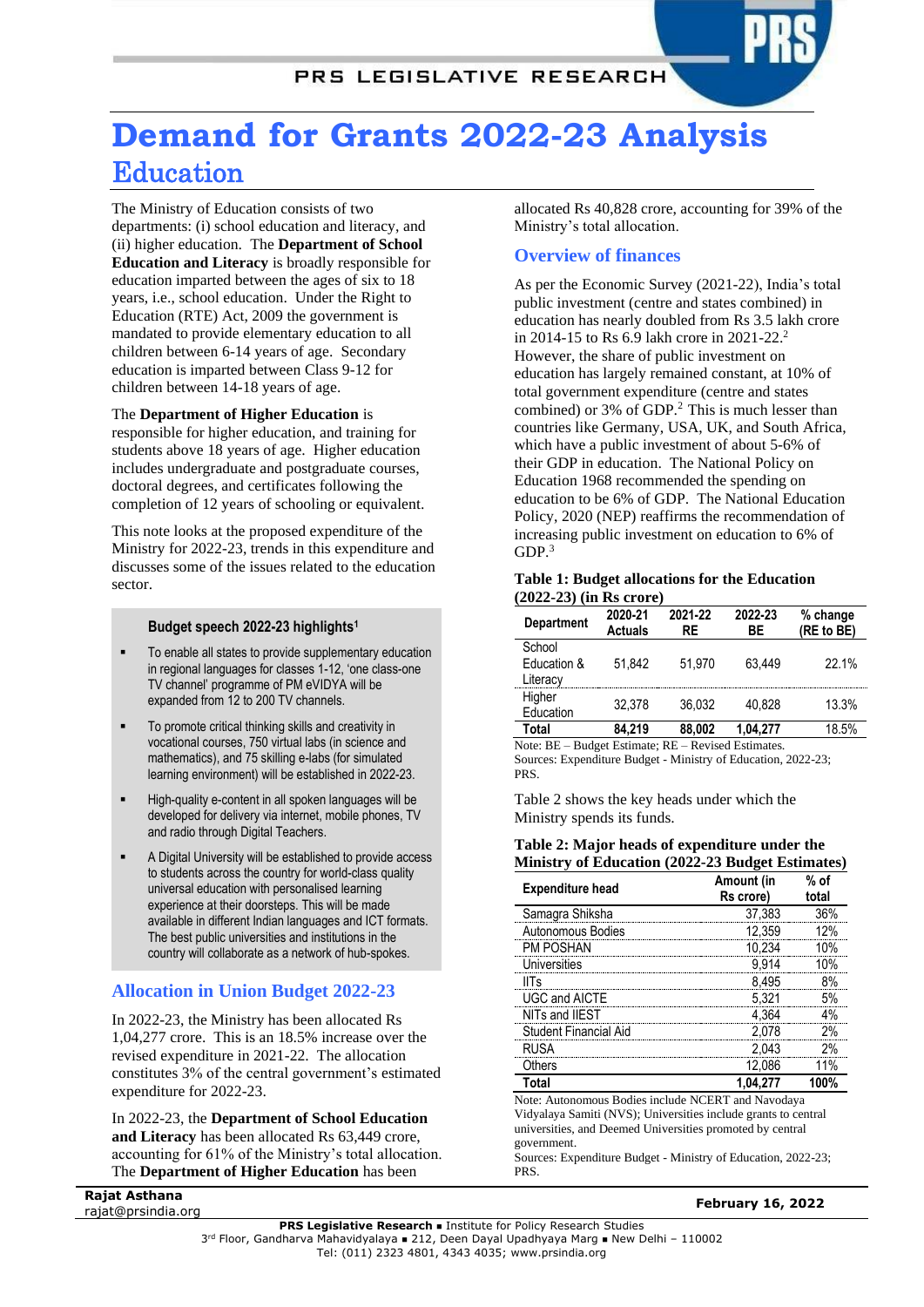In 2022-23, the highest expenditure (36%) is allocated towards Samagra Shiksha (Rs 37,383 crore), followed by: (i) autonomous bodies (12%) such as NCERT, (ii) PM POSHAN (10%), (iii) universities (10%), (iv) Indian Institutes of Technology (8%), and (v) statutory and regulatory bodies in higher education (University Grants Commission (UGC) and All India Council for Technical Education (AICTE)) (5%), among others.

Refer to Table 10 in the Annexure for a detailed breakup of the expenditures under the Ministry of Education.

<span id="page-1-0"></span>The Standing Committee on Human Resource Development/Education (2018, 2020, 2021) has repeatedly noted that the Department of School Education and Literacy is allocated funds much below its proposals. 4,5,6 In 2018-19, 2020-21, 2021- 22, the shortfall was Rs 15,500 crore, Rs 22,700 crore, and Rs 43,000 crore respectively. In other words, the Department only received 76%, 72% and 56% of the sought funding in these years, respectively.

The Committee recommended additional funds for centrally sponsored schemes and central sector schemes under the department at the revised estimates stage. Note that in the years stated above (2018-19, 2020-21, and 2021-22), the Department could utilise 97%, 87%, and 95% of the allocated funds respectively.

Similarly, for 2020-21, the Department of Higher Education received an allocation of Rs 39,466 crore, against a demand of Rs 58,251 crore.<sup>7</sup> The Standing Committee on Human Resource Development (2020) noted that the allocation for Central Universities is inadequate as compared to their infrastructure, faculty and number of students enrolled.<sup>5</sup> This affects the implementation of schemes. The Committee recommends increasing the budgetary allocations of the department of higher education.

# **Department of School Education and Literacy**

School education generally refers to the education imparted to an individual in the 6-18 year old age group. The school education system in India

comprises of more than 25 crore students, 96 lakh teachers, and 15 lakh schools (Table 3).

#### **Table 3: School system dimensions**

|                                               | <b>Public</b> | % share | <b>Private</b> | % share |
|-----------------------------------------------|---------------|---------|----------------|---------|
| <b>Students</b>                               | 15.5 crore    | 62%     | 9.5 crore      | 38%     |
| <b>Teachers</b>                               | 57.5 lakh     | 60%     | 38.5 lakh      | 40%     |
| <b>Schools</b>                                | 11 lakh       | 73%     | 4 lakh         | 27%     |
| Sources: UDISE Flash Statistics 2019-20; PRS. |               |         |                |         |

For 2022-23, most of the allocation to the Department of School Education and Literacy is for Samagra Shiksha (59%), autonomous bodies (19%), and the PM POSHAN scheme (16%). Autonomous bodies refers to the Kendriya Vidyalaya Sangathan, Navodaya Vidyalaya Samiti, National Council of Educational Research and Training (NCERT), Central Tibetan School Administration, and National Bal Bhawan. Table 4 shows the key expenditure heads of the department.

#### **Table 4: Major heads of expenditure under the Department of School Education and Literacy in 2022-23 (in Rs crore)**

| <b>Major Head</b>                               | 2020-21<br><b>Actuals</b> | 2021-<br>22<br><b>RE</b> | 2022-<br>23<br>ВE | % change<br>(RE to BE) |
|-------------------------------------------------|---------------------------|--------------------------|-------------------|------------------------|
| National<br>Education<br>Mission                | 27,923                    | 30,003                   | 37,510            | 25%                    |
| -Samaqra<br>Shiksha                             | 27.835                    | 30,000                   | 37.383            | 25%                    |
| -Teachers<br>Training and<br>Adult<br>Education | 89                        | 3                        | 127               | 4,518%                 |
| Autonomous<br>bodies                            | 10,388                    | 11,073                   | 12.359            | 12%                    |
| РM<br>POSHAN <sup>#</sup>                       | 12.878                    | 10.234                   | 10.234            | 0%                     |
| Exemplar                                        |                           |                          | 1,800             |                        |
| ASPIRE*                                         |                           |                          | 600               |                        |
| Scholarship<br>Scheme**                         | 321                       | 284                      | 350               | 23%                    |
| Others                                          | 331                       | 376                      | 596               | 58%                    |
| Total                                           | 51.842                    | 51.970                   | 63.449            | 22%                    |

Note: # Earlier known as National Programme of Mid-Day Meal in Schools; \* Refers to Accelerating State Education Program to Improve Results, \*\* Refers to National Means-cum-Merit Scholarship Scheme.

Sources: Expenditure Budget, 2021-22; PRS.

Between 2011-12 and 2021-22, the Department's expenditure has seen a compounded annual growth of 2%. This is lesser than the CAGR of the Ministry's actual expenditure (3.8%), during the same time period (2011-12 to 2021-22).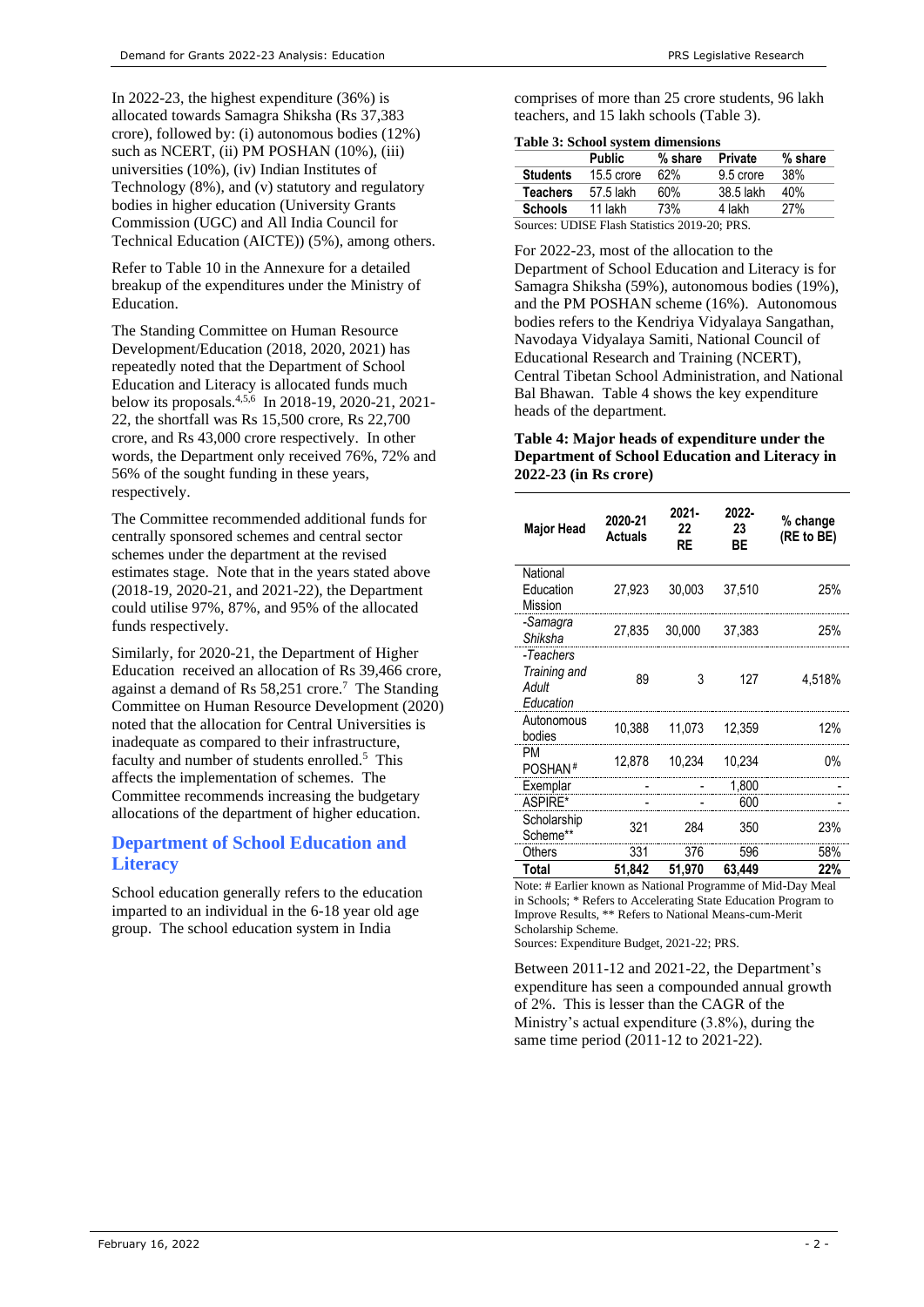



Note: \*Figures for 2021-22 are revised estimates. Sources: Expenditure Budget, 2011-22; PRS.

Table 5 shows a trend of utilisation of funds allocated to the department between 2010-11 and 2020-21.

| Table 5: Comparison of budget estimates and the |
|-------------------------------------------------|
| actual expenditure (2010-21) (in Rs crore)      |

| Year     | <b>Budget</b><br><b>Estimate</b> | <b>Actuals</b> | <b>Utilisation %</b><br>(Actuals/BE) |
|----------|----------------------------------|----------------|--------------------------------------|
| 2011-12  | 41,451                           | 40,641         | 98%                                  |
| 2012-13  | 48,781                           | 45.631         | 94%                                  |
| 2013-14  | 52,701                           | 46,856         | 89%                                  |
| 2014-15  | 55.115                           | 45.722         | 83%                                  |
| 2015-16  | 42.220                           | 41.800         | 99%                                  |
| 2016-17  | 43.554                           | 42.989         | 99%                                  |
| 2017-18  | 46.356                           | 46.600         | 101%                                 |
| 2018-19  | 50.000                           | 48.441         | 97%                                  |
| 2019-20  | 56,537                           | 52,520         | 93%                                  |
| 2020-21  | 59,845                           | 51.842         | 87%                                  |
| 2021-22* | 54.874                           | 51.970         | 95%                                  |

Note: BE – Budget Estimate. \*Revised Estimate Sources: Union Budgets, 2012-22; PRS.

**National Education Mission (NEM):** The NEM consists of two expenditure heads: (i) Samagra Shiksha, and (ii) Teachers Training and Adult Education. Allocation to the NEM accounts for 36% of the total budget of the Ministry of Education. In 2022-23, the NEM has been allocated Rs 37,510 crore, which is a 25% increase as compared to 2021- 22.

*Samagra Shiksha* was launched in July 2018. It aims to ensure inclusive and equitable quality education at all levels of school education. It subsumed three erstwhile centrally sponsored schemes: (i) Sarva Shiksha Abhiyan (SSA), (ii) Rashtriya Madhyamik Shiksha Abhiyan (RMSA), and (iii) Teacher Education (TE).

In 2022-23, Samagra Shiksha has been allocated Rs 37,383 crore (25% increase over 2021-22). The allocation for Samagra Shiksha accounts for 59% of the total departmental allocation and 99% of the allocation for the National Education Mission. In 2021-22, Samagra Shiksha was allocated Rs 31,050

crore which was reduced to Rs 30,000 crore at the revised stage.

In 2021-22, the Samagra Shiksha scheme received an allocation of Rs 31,050 crore, against a demand of Rs 57,914 crore. In March 2021, the Department stated that it needs Rs 19,164 crore for implementation of NEP interventions under the Samagra Shiksha scheme.<sup>6</sup>

*Teacher Training and Adult Education* has been allocated Rs 127 crore in 2022-23, which is 0.2% of the total departmental allocation. In 2020-21, teacher training and adult education had an allocation of Rs 250 crore at the budget stage, which was decreased to Rs 2.7 crore at the revised stage. (a decrease of 98%).

PM POSHAN: In September 2021, the central government renamed the National Scheme for Mid-Day Meal in Schools to PM POSHAN.<sup>8</sup> The Mid-Day Meal programme targeted enhancement of enrolment, retention, attendance, and nutritional levels among children studying in Class 1 to 8 across India. The erstwhile Mid-Day meal programme has been modified by: (i) extending the scheme to pre-primary students studying in government and government aided primary schools , (ii) providing supplementary nutrition items to children in aspirational districts and districts with high prevalence of anaemia, (iii) involvement of women self-help groups and farmer producer organisations to use locally grown food items, and (iv) mandatory social audits in all districts.

In 2022-23, PM POSHAN has been allocated Rs 10,234 crore, which is the same as the revised estimates of 2021-22.

**Autonomous bodies:** These include: (i) Kendriya Vidyalaya Sangathan (KVS), (ii) Navodaya Vidyalaya Samiti (NVS), (iii) National Council of Educational Research and Training (NCERT), (iv) Central Tibetan School Administration (CTSA), and (v) National Bal Bhawan. In 2022-23, the allocation for autonomous bodies is Rs 12,359 crore (12% increase from 2021-22).

**Exemplar:** This is a new scheme launched by the Department of School Education and Literacy.In 2022-23, this scheme has been allocated Rs 1,800 crore.The scheme aims to qualitatively strengthen more than 15,000 schools, by incorporating all aspects of the National Education Policy 2020.<sup>9</sup> The selected schools will include: (i) one primary and one elementary school in each block, (ii) one secondary and one senior secondary school in each district, and (iii) a few Kendriya Vidyalayas and Navodaya Vidyalayas. Over a period of time, these schools will become schools of excellence, and provide handholding and mentoring to other schools in their regions.

**ASPIRE (Accelerating State Education Program to Improve Results):** This is a new scheme launched by the Department of School Education and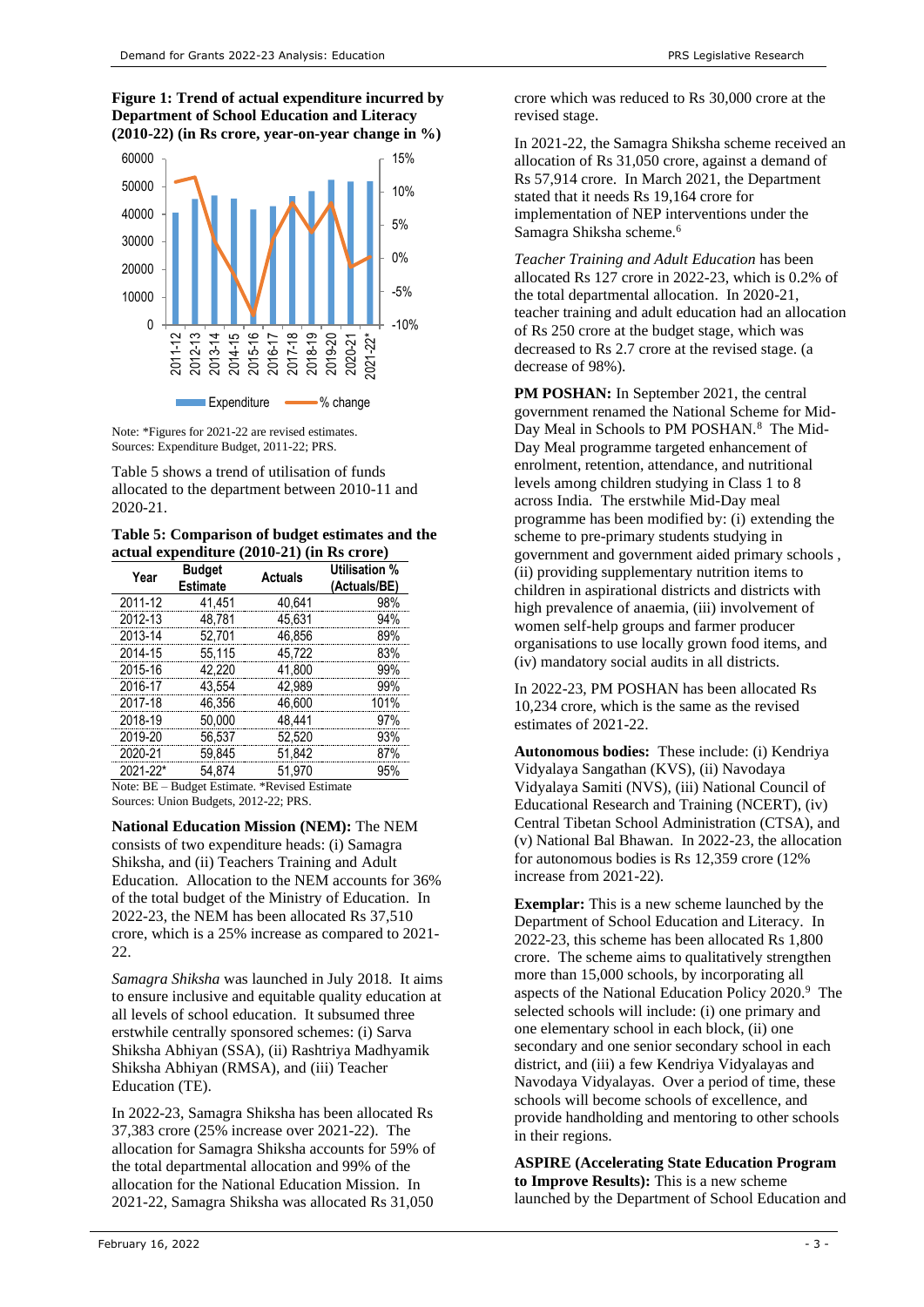Literacy. ASPIRE will assist the central government in implementing Samagra Shiksha, to improve education outcomes in Assam, Gujarat, Jharkhand, Tamil Nadu, and Uttarakhand.<sup>10</sup> The key outcomes include: (i) foundational learning at the primary level, and (ii) reduced dropout rates at the secondary level. The scheme is supported by the Asian Development Bank, with a total support of about Rs 3,700 crore over a period of six years.

# **National Means-cum-Merit Scholarship Scheme:**

The scheme provides one lakh scholarships of Rs 6,000 per annum each to eligible meritorious students in Class 9. The scholarship is provided up to Class 12 to prevent students from dropping out due to financial constraints.

In 2022-23, Rs 350 crore has been allocated for the scheme. This is the same as the allocation for 2021- 22 at the budget estimates stage. In 2021-22, the revised expenditure for the scheme is Rs 284 crore. This is 19% less than the 2021-22 budget estimates (Rs 350 crore).

# **Key issues in school education**

#### *Issues related to access, dropout, and quality of learning*

**Enrolment:** Gross Enrolment Ratio (GER) is the student enrolment as a proportion of the corresponding eligible age group in a given year. $11$ For the year 2020-21, the GER of students at elementary, secondary, and senior secondary levels was 96%, 76%, and 50% respectively.<sup>6</sup> The Standing Committee (2021) took note of the sharp decline in GER at senior secondary level (50%). This implies that curtailing dropouts at the senior secondary level remains a challenge. As per the NEP, more than three crore out of school children need to be enrolled in school to achieve 100% GER at all levels of school education, by 2030.<sup>3</sup>

Figure 2, compares GER in India with other countries as in 2015-16[.](#page-0-1)<sup>3</sup>

# **Figure 2: International comparison of GER (2015-16)**



Sources: Educational statistics at a Glance 2018; PRS.

India's enrolment rate in Class 1-5 and Class 6-8 is comparable to that of developed countries. However, it is significantly less (68%) than these countries for Class 9-12 (see Figure 2).

The NEP notes that the GER is lower for certain socio-economically disadvantaged groups, based on: (i) gender identities (female, transgender persons), (ii) socio-cultural identities (scheduled castes, scheduled tribes), (iii) geographical identities (students from small villages and small towns), (iv) socio-economic identities (migrant communities and low-income households), and (v) disabilities.<sup>3</sup>

#### *Impact of Covid on enrolment*

As official data is only available up to 2019-20, the Economic Survey (2021-22) uses data from the Annual Status of Education Report (ASER) 2021, to assess the impact of the Covid pandemic on education in rural areas. As per ASER Rural (2021), the share of children (in the  $6-14$  vears age group) not enrolled in schools increased from 2.5% in 2018 to 4.6% in 2021 (Table 6).Among all groups, the decline in enrolment was the most among the 7-10 year age group. In the 7-10 year age group, the decline of enrolment for boys was higher than that of girls.

| Table 6: Enrolment in schools by age group and |  |
|------------------------------------------------|--|
| school type in rural areas (in percent)        |  |

|              | 6 to 14 age group |       |       | 15 to 16 age group |
|--------------|-------------------|-------|-------|--------------------|
| Category     | 2018              | 2021  | 2018  | 2021               |
| Government   | 64.3%             | 70.3% | 57.4% | 67.4%              |
| Private      | 32.5%             | 24.4% | 29.9% | 25.2%              |
| Others       | 0.7%              | 0.7%  | 0.6%  | 0.9%               |
| Not Enrolled | 2.5%              | 4.6%  | 12.1% | 6.6%               |
| Total        | 100%              | 100%  | 100%  | 100%               |

Sources: Economic Survey (2021-22); PRS.

Further, despite the pandemic, the share of children (in the 15-16 years age group) not enrolled in schools decreased from 12.6% in 2018 to 7.1% in 2021.

The ASER report also found an increase in the share of enrolment in government schools, and a simultaneous decrease in enrolment in private schools, in both age groups (Table 6). This may have been caused by: (i) shut down of low-cost private schools, (ii) financial distress of parents, (iii) disproportionately high fee in private schools, and (iv) return of families to villages. To deal with the increased enrolment in public schools, the Economic Survey (2021-22) recommends equipping them with additional teachers, classrooms, and teaching/ learning materials.

**Transition and dropouts:** Transition rates reflect the dropout levels in the school education system. It is the percentage of pupils enrolled in the final grade of the current stage who proceed to the first grade of the next stage. Higher the transition rate, lower the dropout level. As of 2019-20, the transition rate from primary to upper primary and from elementary to secondary was more than 90%. However, the transition rate from secondary to higher secondary was only 72%. The transition rate for both genders is low for the transition from secondary to senior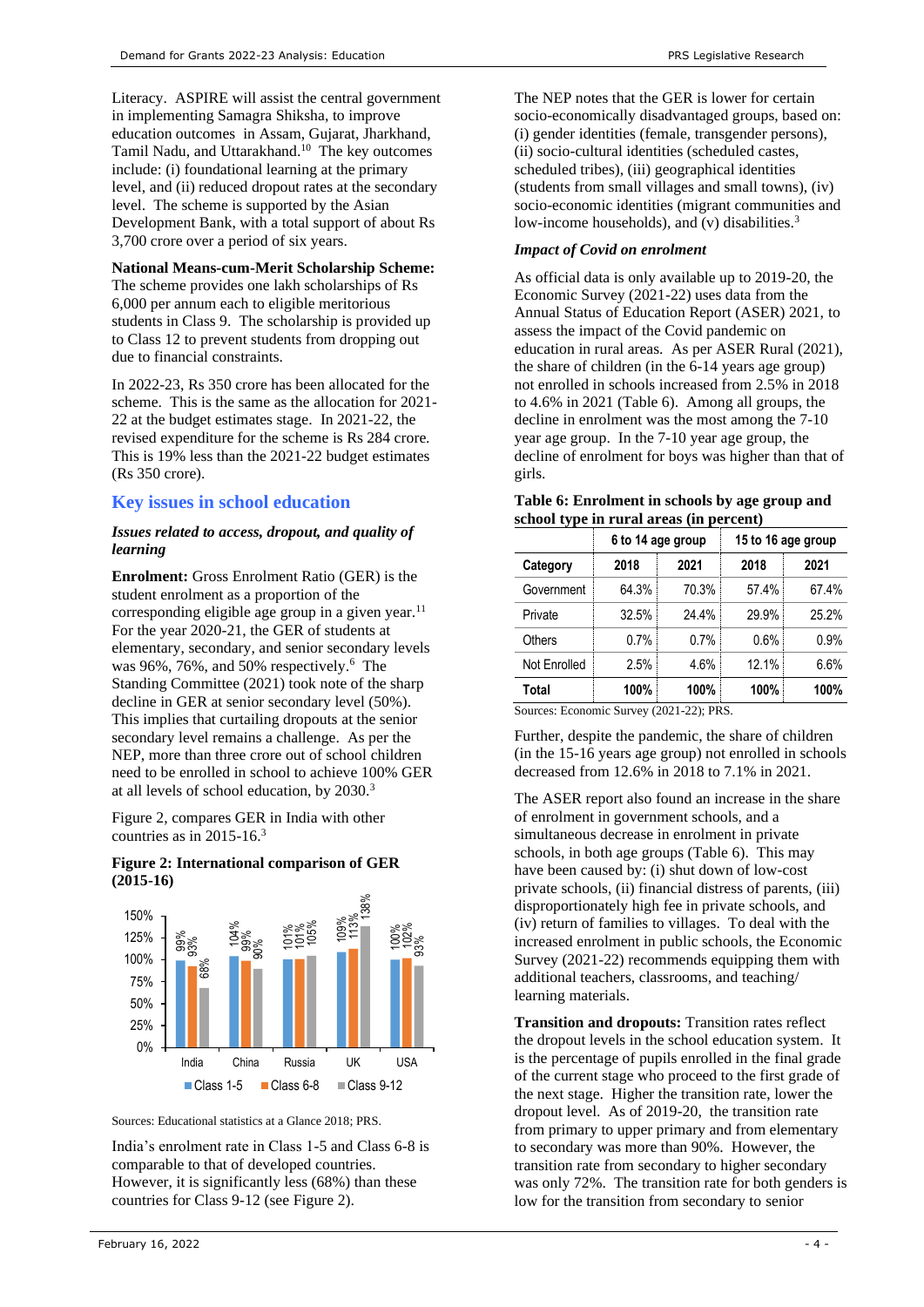secondary (Class 10 to Class 11).<sup>12</sup>

**Figure 3: Transition rate across different levels of education**



■ Boys ■ Girls ■ Total

Sources: UDISE Flash Statistics 2019-20, PRS.

According to the Ministry, the most prominent reason for dropping out in 2015-16 was due to engagement in domestic activities (for girls), and engagement in economic activities (for boys).<sup>13</sup> Other reasons for dropping out include loss of interest in studies, and financial constraints.

**Table 7: Major reasons for dropping out (Class 1- 12) for 2015-16**

| Reason for dropping out            | Male  | Female |
|------------------------------------|-------|--------|
| Child not interested in<br>studies | 23.8% | 15.6%  |
| <b>Financial Constraints</b>       | 23.7% | 15.2%  |
| Engage in Domestic<br>Activities   | 4.8%  | 29.7%  |
| Engage in Economic<br>Activities   | 31.0% | 4.9%   |
| School is far off                  | 0.5%  | 3.4%   |
| Unable to cope up with<br>studies  | 5.4%  | 4.6%   |
| Completed desired level/<br>Grade  | 5.7%  | 6.5%   |
| Marriage                           |       | 13.9%  |
| Other reasons                      | 5.1%  | 6.2%   |

Note: Other reasons include: (i) timings of educational Institution not suitable, (ii) language/medium of Instruction used unfamiliar, (iii) inadequate number of teachers, (iv) quality of teachers not satisfactory, (v) unfriendly atmosphere at school. For girl students, other reasons also include: (i) nonavailability of female teachers, (ii) non-availability of girl's toilet.

Sources: Educational Statistics at Glance 2018, MHRD; PRS.

The Standing Committee (2021) also noted that high drop out among girls at the secondary stage has a correlation with high incidence of child marriage.<sup>6</sup> The Committee recommended conducting a survey to identify districts where dropout rates of Scheduled Caste (SC), Scheduled Tribe (ST) and girls were higher than the national average.<sup>14</sup>

For 2021-22, the allocation (budget estimates) for the North East Region was Rs 4,382 crore. The Standing Committee (2021) noted that this was lesser than the allocation in 2020-21. The Committee noted that the dropout rates in states like Arunachal

Pradesh, Assam, Meghalaya are higher than the national average, and hence, need special interventions.<sup>6</sup>

In July 2020, the central government has issued guidelines for main streaming of children of migrant labourers. The guidelines allow for the smooth admission of these children into schools, without asking for any documents other than identity.<sup>15,16</sup>

To improve the retention of children in schools, the NEP recommends strengthening existing schemes and policies which are targeted at socioeconomically disadvantaged groups. For instance, schemes for free bicycles for girls from socio-economically disadvantaged groups or scholarships to tackle dropouts. Further, it recommends setting up special education zones in areas with a significant proportion of such disadvantaged groups. A gender inclusion fund should also be set up to assist female and transgender students in getting access to education.

The Standing Committee on Human Resource Development (2020) suggested that vocational training be provided to students dropping out at the secondary level. This will help them get job opportunities at the earliest and continue their studies.<sup>5</sup>

#### *Response to Covid*

In January 2021, to prevent dropouts and ensure continuity in learning, the central government released guidelines to identify out of school children, and ensure continuity of learning.<sup>17,18</sup> The guidelines provide that states must carry out identification of out of school children in the six to 18 years age group through a door-to-door survey, and prepare an action plan for their enrolment. When schools reopen, they must: (i) prepare and run school readiness modules/bridge course to allow students adjust to the school environment, (ii) relax detention norms to prevent drop out this year, and (iii) identify students across different grades based on their learning levels.

#### *Infrastructure in schools*

As per the Economic Survey (2021-22), access to basic facilities (such as electricity and sanitation) in schools has improved. As of 2019-20, more than 90% schools had access to a hand wash facility. More than 95% schools had functional toilets, for both boys and girls. However, only 38% of all schools had access to computers, while only 22% of schools had access to a functional internet connection.

The Department provides for the establishment of Kasturba Gandhi Balika Vidyalayas (KGBVs) in Educationally Backward Blocks (EBBs) of a State/UT, where the female rural literacy rate is below the national average.<sup>6</sup> As of March 2021, 5,726 KGBVs have been sanctioned.<sup>6</sup> Of these, 1,339 have been sanctioned in Aspirational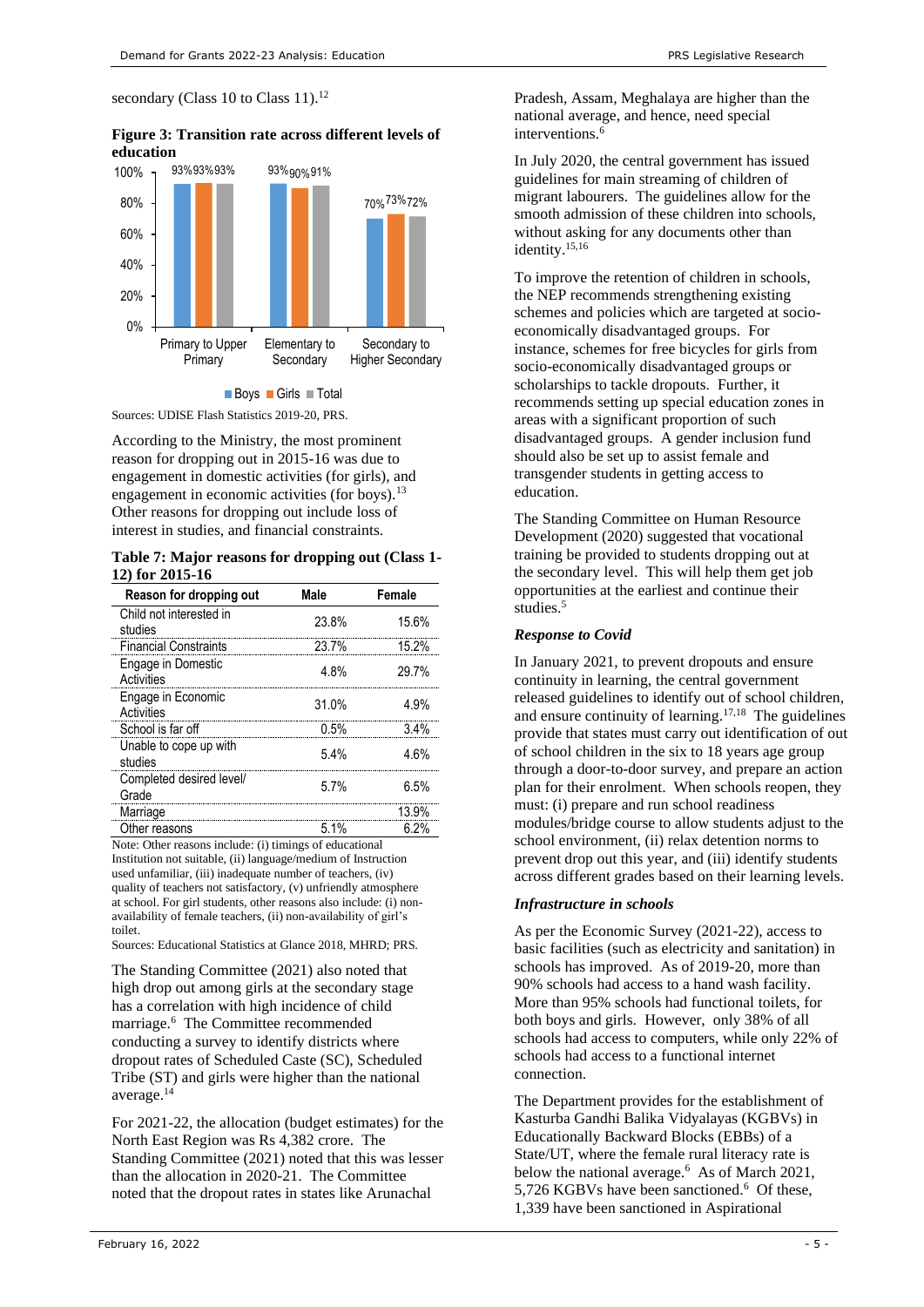Districts. Out of the 1,339 schools, only 1,016 are operational.<sup>6</sup>

The Standing Committee (2020) highlighted that delay in completion of infrastructure leads to cost overruns and students' dropouts in government school[s.](#page-1-0)<sup>5</sup>

# *Quality of learning*

The National Achievement Survey (2017) observed that nearly 53% of class 3 students have achieved grade proficiency levels.<sup>19</sup> This means that they can solve problems using simple logic, apply simple rules, follow simple instructions, and are able to use simple language to express themselves. This proportion of students who are grade proficient drops to 47% in class 5 and to a further 39% in class 8. Note that NAS is conducted for class 3, 5, and 8 and it measures learning level outcomes in language, mathematics, and environmental studies (for class 3 and 5), and language, mathematics, sciences, and social sciences (for class 8).<sup>19</sup>





Note: Below basic means learners at this level have not achieved the required learning for this grade. Sources: National Achievement Survey 2017, MHRD; PRS.

The Central Advisory Board on Education (CABE, 2014), National Achievement Survey (2012 and 2017), and the Economic Survey (2016-17) also observed declining learning levels in elementary education even after the implementation of the Right to Education Act (RTE), 2009.20,21,22,23

Under the RTE Act, children are enrolled in the class that corresponds to their age, irrespective of their learning levels. This results in a situation where children may have different learning levels within the same class, depending on when they are enrolled in the schooling system. To close the gap in learning levels, the NEP has made several recommendations such as reforms in: (i) curriculum and nature of assessments, and (ii) improving foundational literacy and numeracy through incorporating early childhood care and education in the education system.<sup>3</sup>

#### *Impact of Covid on quality of learning*

Due to the pandemic, schools were shut down during the resulting lockdowns. As a result, online learning became the dominant mode of learning.<sup>2</sup>

As of December 2020, while the number of internet subscribers per 100 inhabitants in urban areas was 103, the corresponding number for rural areas was 35, almost two-thirds less.<sup>24</sup> According to the  $75<sup>th</sup>$ round of National Sample Survey (2017-18), only 15% of the rural households had internet. In comparison, 42% of the urban households had internet facility. As per the survey, only 4.4% of the rural households had a computer (does not include a smartphone), the corresponding number for urban households was 23%. These figures are indicative of comparatively lesser access to internet and computers in rural areas.

The Economic Survey (2021-22) observed that in spite of an increase in availability of smartphones, issues related to availability of devices, and internet access remained.<sup>2</sup> This has negatively impacted the access to education in rural areas. $2$  Further, students in lower grade found it difficult to do online activities compared to higher-grade students.<sup>2</sup>

In the 2022-23 Union Budget speech, the Finance Minister noted that the closure of schools has negatively impacted children in rural areas, especially from the Scheduled Castes and Scheduled Tribe[s.](#page-0-2)<sup>1</sup> To enable imparting supplementary teaching in regional languages, the 'One Class-One TV channel' programme of PM eVIDYA will be expanded from [1](#page-0-2)2 to 200 TV channels.<sup>1</sup> In an NCERT survey about the use of different digital tools, only 3% of the surveyed students reported using TV.<sup>25</sup> The most preferred modes for students were smartphones (80%), and laptops  $(20\%)$ .<sup>25</sup> A similar preference pattern was noted in teachers.<sup>25</sup>

The PM eVidya initiative was launched in May 2020 under the Aatma Nirbhar Bharat Abhiyaan. Under this initiative all states were provided access to various e-content through the web portal - DIKSHA. The e-content included courses for teachers, and quizzes. In addition, the initiative provided for Swayam Prabha channels, which helped in telecasting educational programmes for students who did not have internet access. The initiative also included a channel for differently abled children.<sup>26</sup>

#### **Foundational literacy and numeracy**

The NEP also notes lack of foundational literacy and numeracy as a reason behind poor learning levels at subsequent stages of education. It observed that more than five crore students currently enrolled in elementary school (26% of students) have not attained foundational literacy and numeracy (the ability to read and understand basic text and carry out basic addition and subtraction).

The NEP aims to achieve universal foundational literacy and numeracy in primary school by 2025.<sup>3</sup> This implies that every child, by grade 3, must be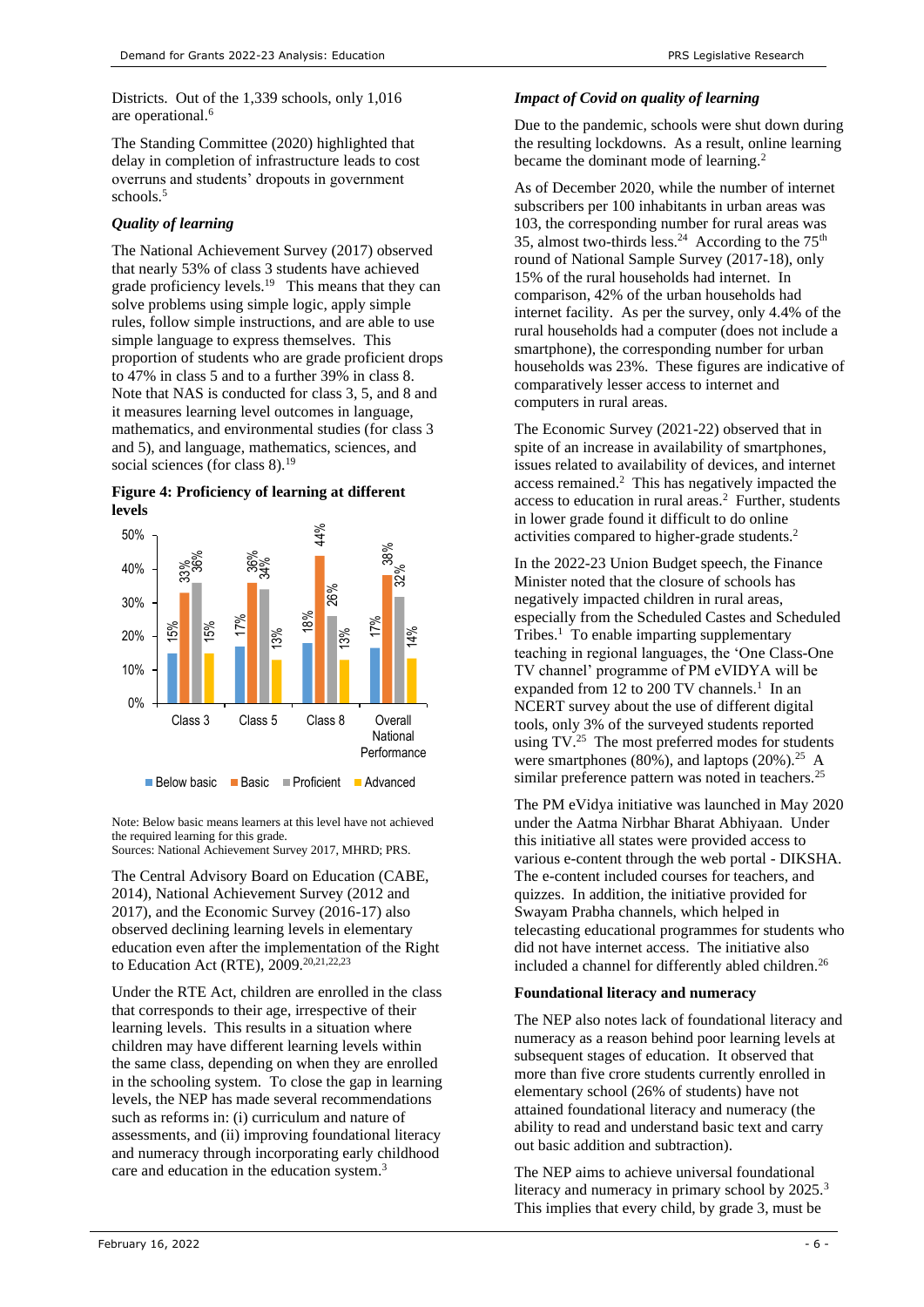able to read with comprehension, write, perform basic mathematical operations, and learn basic life skills. To achieve this by 2026-27, a national mission named National Initiative for Proficiency in Reading with Understanding and Numeracy (NIPUN Bharat) has been launched.<sup>27</sup>

The Mission specifies yearly targets for achieving learning outcome at various grade levels. To track the progress of students, school based assessment and large-scale standardised assessment will be conducted.<sup>28</sup> Training for teachers will focus on bridging the language barrier, and encouraging peer learning.<sup>83</sup> A five tier structure will be in place for implementing the scheme (at the national, state, district, block, and school levels).

To achieve universal foundational literacy and numeracy, the NEP also recommends Early Childhood Care and Education (ECCE) for making children school ready before starting instruction-based learning.

# **Early Childhood Care and Education**

The NEP observes that over 85% of a child's cumulative brain development happens before the age of six. To ensure healthy brain development and growth, it recommends universalising access to quality Early Childhood Care and Education (ECCE). This will ensure that students entering Grade 1 are school ready.

ECCE consists of play-based and activity-based learning comprising of alphabets, language, puzzles, painting, and music for children in early years of their life. The NEP recommended that ECCE for children in the age group of 3-6 should be incorporated in the school structure by restructuring the school curriculum

As of June 2018, the enrolment rate across the country for age-group 3-5 stands at  $33\%$ .<sup>29</sup> This implies that nearly only one in every three students in the 3-5 age-group is receiving early education. There are wide variations amongst states in this regard. In states like Punjab, Kerala, Himachal Pradesh, Telangana and Tamil Nadu, the age-specific attendance ratio (for 3-5 years) is more than 50% while in Karnataka and Bihar, it is around 20% only.

In contrast, the enrolment rate in early childhood education for OECD countries (generally developed countries) is 87%.<sup>30</sup> In the United Kingdom, since September 2010, all families who have a three to four year old child are eligible for 570 hours a year (over 38 weeks) of government funded early education. $31$  As of 2018, 94% of the three and four year old children benefitted from universal funded early education.<sup>32</sup> While early child care is not mandatory in New Zealand, the New Zealand Government subsidises all children who attend early learning services for up to six hours a day (a total of 30 hours per week), up until children go to school or turn  $six$ .<sup>33</sup>

Other measures to be taken in this regard include: (i) filling teacher vacancies at the earliest, (ii) ensuring a pupil to teacher ratio of 30:1 for effective teaching, and (iii) training teachers to impart foundational literacy and numeracy.

#### *Curriculum*

The NEP noted that the current curriculum system is based on rote learning. The Policy specifies reduction in the content of subjects to core essentials to enhance critical thinking, and inquiry-based, discussion-based, discovery-based, and analysisbased learning.<sup>3</sup>

The Policy recommends various reforms in the curriculum system to shift the system towards a character and skill-building system. The reforms include: (i) introduction of experiential learning (such as hands-on learning, arts/sports-integrated learning), (ii) eliminating significant separation among curricular, extracurricular, or co-curricular in certain streams, and (iv) promoting mother tongue as medium of instruction, preferably till Class 8 and beyond.<sup>3</sup>

Further, it recommended that the existing system of exams be reformed. Board examinations should test only core concepts and cover a range of subjects. Students should be able to choose their subjects and have the option to take the exams on up to two occasions during a given year. To track students' progress throughout their school experience, examinations will be conducted in Class 3, 5, and 8. The examination in Class 3 will test basic foundational literacy and numeracy, and its results will only be used for the improvement of the school education system. Further, a National Assessment Centre will be set up under the MHRD as a standardsetting body for student assessment and evaluation.<sup>3</sup>

Note that under the RTE Act, the Continuous and Comprehensive Evaluation (CCE) is the evaluation mechanism for elementary education. CCE (e.g., paper-pencil test, drawing and reading pictures, and expressing orally) does not mean an absence of an evaluation, but it means an evaluation of a different kind from the traditional system of examinations. It has been recommended that proper design of assessment and using this information can help improve the quality and innovation in terms of teaching and learning.<sup>34</sup> However, the CABE (2014) noted that CCE has not been adequately implemented or monitored. It recommended that there is a need to proactively communicate the intent of CCE among teachers for its effective implementation.<sup>35</sup>

# *Issues related to teachers, and training*

Experts have identified various issues concerning the role of teachers to address the challenges confronting elementary education.<sup>36</sup> These include: (i) low teacher accountability and appraisal, (ii) poor quality of the content of teacher-education and changes required in the curriculum of B. Ed and D. Ed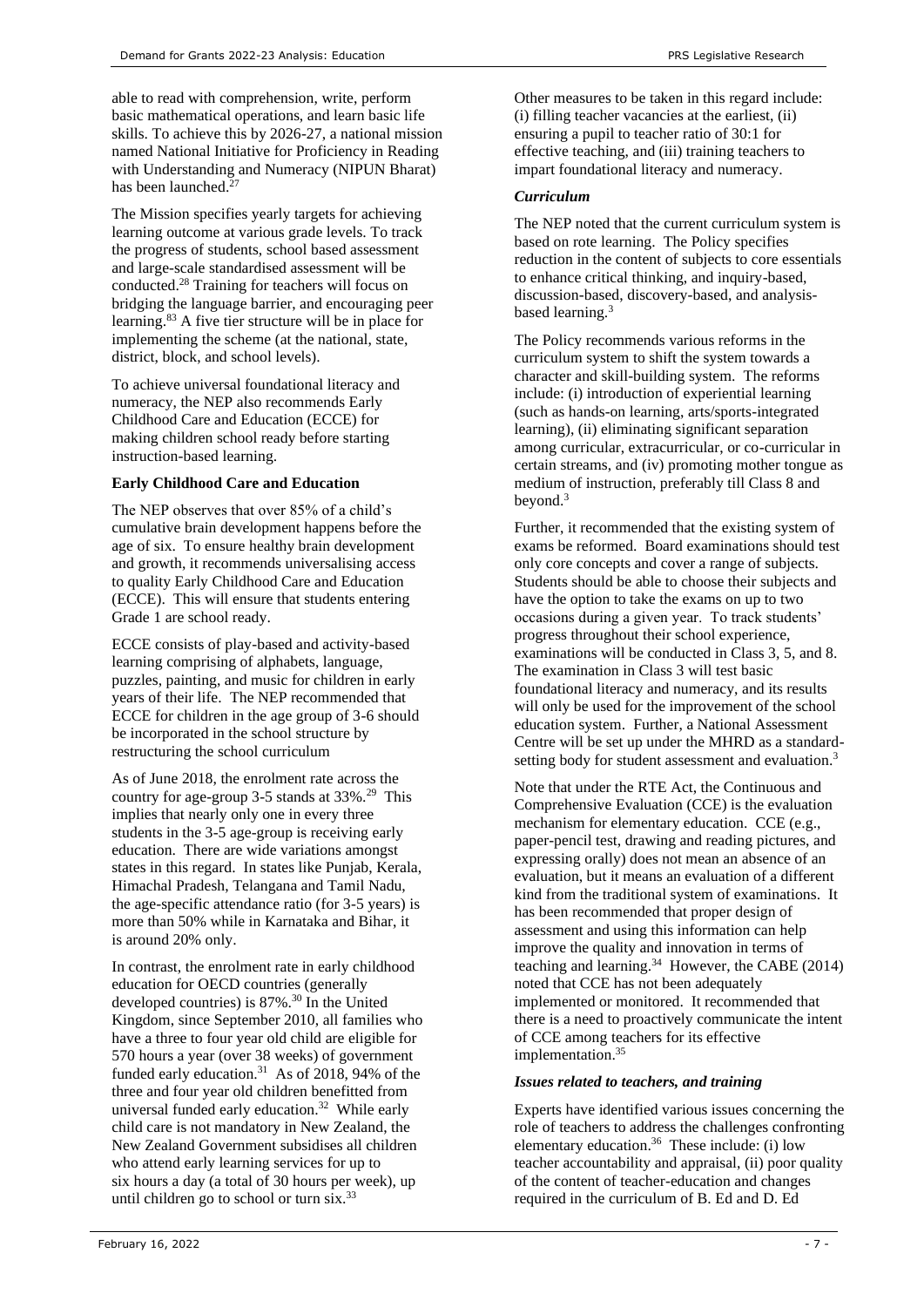courses, (iii) need for continuous in-service teacher training and upgradation of skill set, (iv) inadequate pupil-teacher ratio and deployment of teachers for non-educational purposes, (v) teacher vacancies, and (vi) excessive recruitment of contract/para teachers.

Over the last few years, the number of teachers in the schooling system has increased (from nearly 82 lakh in 2013-14 to nearly 89 lakh in 2016-17).<sup>11</sup> This has led to a decline in the Pupil-Teacher Ratio (PTR) across school education (from 31.3 in 2013-14 to 28.4 in 2016-17). PTR is defined as the number of students per teacher. According to the RTE Act, 2009, the PTR should ideally be lower than 30:1 at the primary level, and 35:1 at the upper primary level. Amongst the states, only Uttar Pradesh and Bihar do not meet the RTE prescribed PTR at the primary level, with a PTR of 39 and 36, respectively.

The NEP also observes that the quality of teacher education, recruitment, deployment, and service conditions are not up to desired standards. Further, it noted the significant teacher vacancies across India. It also adds that poor service conditions and culture, and lack of career progression amongst teachers affects their motivation and teaching quality.

# **Department of Higher Education**

Higher education includes under graduate and post graduate courses, doctoral degrees, and certificates following the completion of 12 years of schooling or equivalent. The higher education system in India comprises of more than 1,000 universities, 42,000 colleges, and 3.8 crore students.<sup>37</sup> Most of the colleges in India are private unaided colleges (65%), followed by government colleges (21%), and private aided colleges (14%).<sup>38</sup>

#### <span id="page-7-0"></span>**Figure 5: Trend of actual expenditure of the Department of Higher Education (in Rs crore, year-on-year change in %)**



Note: Figures for 2021-22 are revised estimates. Sources: Expenditure Budget, 2011-22; PRS.

In 2022-23, the Department of Higher Education has been allocated Rs 40,828 crore (13% increase over revised estimates of 2021-22). This is 39% of the total budget allocation to the Ministry of Education. In 2021-22, the allocation for the department was Rs 38,351 crore, which was reduced to Rs 36,032 crore at the revised stage (6% decrease).

Between 2011-12 and 2021-22, the Department's expenditure has seen a compounded annual growth of 6%. [Figure 5](#page-7-0) depicts the allocation to the Department of Higher Education from 2010-11 to 2021-22.

[Table 8](#page-7-1) indicates utilisation of funds to the department between 2010-11 and 2020-21.

<span id="page-7-1"></span>

| Table 8: Comparison of budget estimates and the |
|-------------------------------------------------|
| actual expenditure (2010-21) (in Rs crore)      |

| Year    | <b>Budget</b><br><b>Estimate</b> | <b>Actuals</b> | <b>Utilisation %</b><br>(Actuals/BE%) |
|---------|----------------------------------|----------------|---------------------------------------|
| 2011-12 | 21,912                           | 19.505         | 89%                                   |
| 2012-13 | 25.275                           | 20.423         | 81%                                   |
| 2013-14 | 26,750                           | 24,465         | 91%                                   |
| 2014-15 | 27,656                           | 23,152         | 84%                                   |
| 2015-16 | 26,855                           | 25.439         | 95%                                   |
| 2016-17 | 28.840                           | 29.026         | 101%                                  |
| 2017-18 | 33,330                           | 33.614         | 101%                                  |
| 2018-19 | 35,010                           | 31,904         | 91%                                   |
| 2019-20 | 38.317                           | 36.916         | 96%                                   |
| 2020-21 | 39,467                           | 32,900         | 83%                                   |
| 2021-22 | 54.874                           | 51.970         | 95%                                   |

Note: Figures for 2021-22 are revised estimates. Sources: Union Budgets 2011-22; PRS.

The utilisation has generally been below the budgeted amount. In 2016-17 and 2017-18, the Department's expenditure exceeded the budget estimates. Table 9 provides the major heads of financial allocation under the Department for 2021- 22.

#### **Table 9: Major expenditure heads for Department of Higher Education, 2022-23 (in Rs crore)**

| Major Head                            | 2020-21<br>Actuals | 2021-22<br>RE | 2022-<br>23<br>ВE | %<br>change<br>(RE to<br>BE) |
|---------------------------------------|--------------------|---------------|-------------------|------------------------------|
| Universities                          | 8,807              | 9,288         | 9,914             | 7%                           |
| <b>IITs</b>                           | 6,681              | 8,345         | 8,495             | 2%                           |
| Statutory and<br>regulatory<br>bodies | 4,194              | 5,139         | 5,321             | 4%                           |
| NITs and<br><b>IIEST</b>              | 3,252              | 3,699         | 4.364             | 18%                          |
| <b>Student</b><br>Financial Aid       | 1,834              | 2,089         | 2,078             | $-1%$                        |
| RUSA                                  | 165                | 793           | 2,043             | 158%                         |
| <b>World Class</b><br>Institutions    | 1,016              | 1,200         | 1,700             | 42%                          |
| <b>IISERs</b>                         | 993                | 1,121         | 1,380             | 23%                          |
| <b>IISc</b>                           | 604                | 622           | 727               | 17%                          |
| <b>IIMs</b>                           | 465                | 651           | 654               | 0%                           |
| Digital India<br>e-learning           | 280                | 368           | 421               | 15%                          |
| <b>IIITs</b>                          | 339                | 407           | 543               | 33%                          |
| Research                              | 214                | 144           | 219               | 51%                          |
| Others                                | 3,533              | 2,164         | 2,971             | 37%                          |
| <b>Total</b>                          | 32,378             | 36,032        | 40,828            | 13%                          |

Note: Universities include grants to central universities, and Deemed Universities promoted by central government. Sources: Expenditure Budget 2021-22; PRS.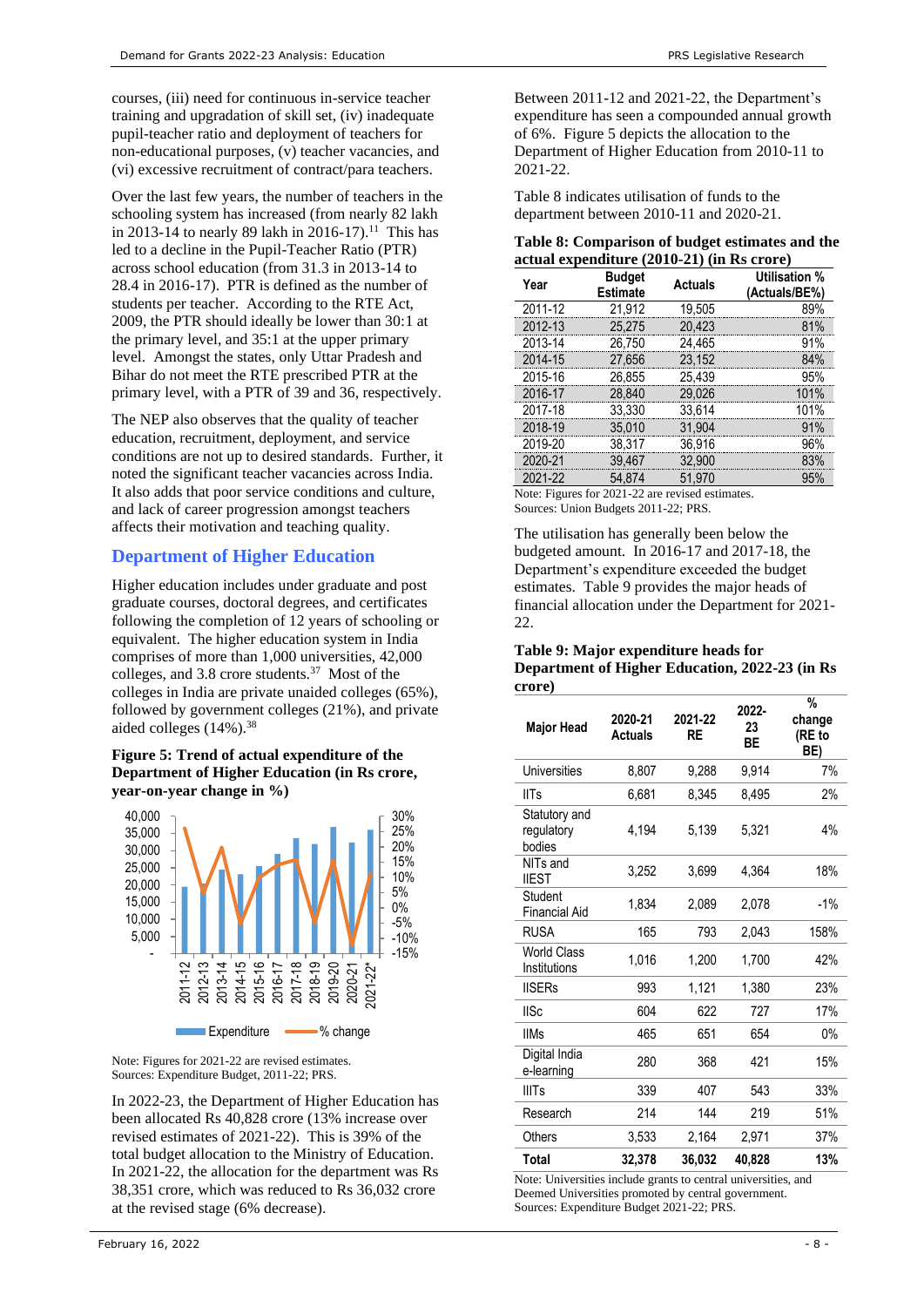In 2022-23, the highest share of the departmental allocation is for universities (24%), IITs (21%), statutory and regulatory bodies (13%), and NITs and the Indian Institute of Engineering Science and Technology (11%).

In December 2021, the Comptroller and Auditor General (CAG) had released its performance audit of the eight new IITs (in Bhubaneswar, Gandhinagar, Hyderabad, Indore, Jodhpur, Mandi, Patna, and Ropar), which were established during 2008-09.<sup>39</sup> The report covers the activities of these IITs during 2014-19. The Ministry envisaged an overall intake of 18,880 students across the eight IITs between 2008-14. The audit found that only 6,224 students (out of the planned intake of 18,800 students) were admitted during this period. Further, although the Ministry of Education had permitted an increase in sanction of faculty positions, the seven IITs had vacancies in faculty positions ranging from 5% to 36%. As of February 2022, there were 4,370 vacant faculty positions across the 23 IITs.<sup>40</sup> The CAG also noted that the pace of infrastructure creation did not correspond with the pace of envisaged increase of student/faculty. The CAG recommended: (i) increasing the pace of establishing infrastructure, and (ii) attracting research from non-funding resources.

In 2021-22, the allocation for Rashtriya Uchchtar Shiksha Abhiyan (RUSA) reduce from Rs 3,000 crore at the budget estimates stage, to Rs 793 crore at the revised estimates stage (Table 9). RUSA aims to improve the overall quality of existing state higher educational institutions.<sup>41</sup> As of December 2021, more than 2,900 projects worth Rs 14,600 crore have been approved in all states (and UTs) under RUSA.<sup>42</sup> Under RUSA, states were required to establish State Higher Education Councils for: (i) synergising resources from the centre and state, (ii) channelling resources to institutions from the state budgets, and (iii) planning, monitoring, quality control and co-ordination of higher education at state level.<sup>[41](#page-8-0)</sup>

The allocation to World Class Institutions in 2022-23 is Rs 1,700 crore. This is 42% more than the allocation in 2021-22 at the revised estimates stage. The government has granted the status of Institution of Eminence (IoE) to ten private institutions and eight public institutions.<sup>43</sup> These institutions have greater autonomy in admitting foreign students, fixing fees, and recruiting foreign faculty. Further, each public institution declared as an Institute of Eminence gets financial assistance of up to Rs 1,000 crore over five years.<sup>44</sup>

# **Issues in the higher education sector**

# *Enrolment*

The overall Gross Enrolment Ratio in higher education in India has increased from 19.4% in 2010-11 to 27.1% in 2019-20.<sup>45</sup> Gross Enrolment Ratio (GER) is the percentage of students enrolled in a higher education course from the age group of 1823 years. In 2019-20, the GER for female students (27.3%) was higher than the GER for male students  $(26.9\%)$ .<sup>47</sup> India's GER in higher education  $(27.1\%)$ is much lesser than countries like USA (86%), Germany (68%), UK (57%) and China (43%).<sup>46</sup> States where GER is below the national level include Bihar (14.5%), Assam (17.3%), and Chhattisgarh (18.5%). 47

The Standing Committee (2016) had noted that the Gross Enrolment Ratio (GER) in higher education in the country has increased due to the government of India's efforts of setting up new Central Universities in the country, including Indian Institutes of Information Technology (IIITs). 48

<span id="page-8-1"></span>As of 2019-20, the highest enrolment is at the under graduate level (80%), followed by post graduate level  $(11\%)$ .<sup>47</sup> Enrolment at the Ph.D level is just 1% of the total enrolment in higher education. Most students at the under graduate level are enrolled in the arts stream (30%), followed by science (16%), commerce  $(14\%)$ , and engineering  $(12\%)$ .<sup>47</sup> The preferred subject at the post graduate level is social science, followed by science and management.<sup>47</sup> At the Ph.D. level, majority of the students chose science.  $47$ 

The NEP aims to increase the GER in higher education to 50% by 2035. This will be achieved by improvement in the capacity of existing higher education institutes by restructuring and expanding existing institutes.<sup>3</sup> Note that in countries like USA, where the GER in higher education is 86%, the average amount of student debt for federal loans is USD 27,000 (Rs 20 lakh). 49

<span id="page-8-0"></span>Further, NEP recommends that all institutes should aim to be large multidisciplinary institutes (with enrolments in thousands), and there should be one such institution in or near every district by 2030. Further, institutions should have the option to run open distance learning and online programmes to enhance the reach of higher education.<sup>3</sup>

# *Regulation of higher education*

The NEP observes that higher education in India has been overly regulated with too little effect. It noted problems of concentration of power, conflict of interest, and a resulting lack of accountability in higher education regulation.

In India, higher education is regulated by multiple authorities. The University Grants Commission (UGC) regulates universities and colleges teaching general subjects. It is empowered with disbursing grants to universities for their maintenance and development, and with regulating fees charged by them. It also has powers regarding the recognition, functioning, and de-recognition of deemed universities. Failure to comply with UGC standards may result in withdrawal of grants or termination of affiliation of a college to a university if the college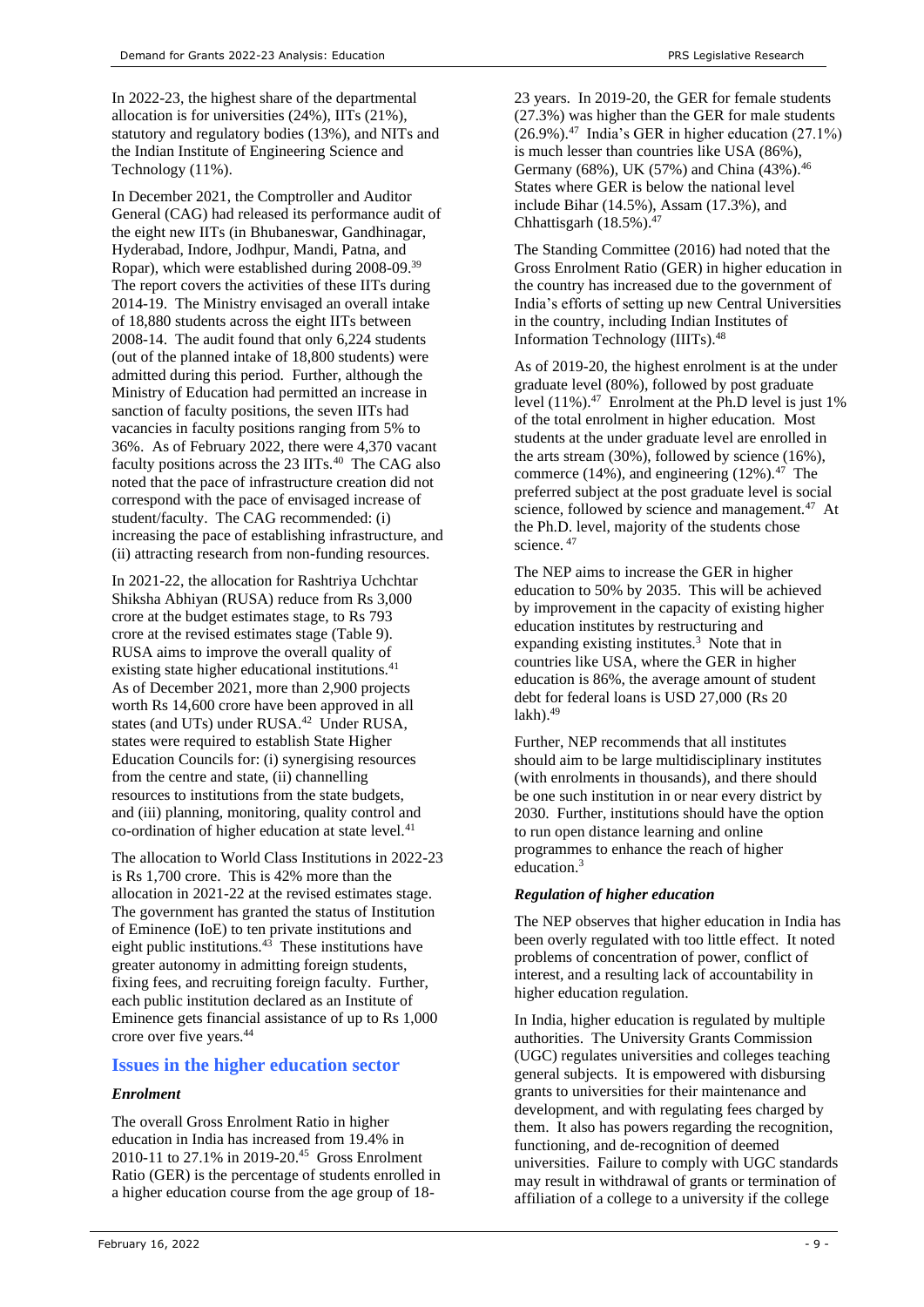does not comply with fee structure and other regulations. $50$ 

Universities in India (public or private) are established by an Act of Parliament or state legislatures. The central government can also declare an institution to be a deemed university based on recommendations of the UGC. Such universities are allowed to set their own syllabus, admission criteria, and fees. Some prominent higher educational institutions are also classified as institutions of national importance (INI). Universities awarding their own degrees can be classified into five categories based on their management: (i) Central Universities; (ii) State Universities; (iii) Private Universities; (iv) Institutions-deemed-to-be-a-University; and (v) Institutions of National Importance.

Out of the 3.5 crore students enrolled in higher education, most attend state universities (85%), followed by central universities (7.7%), private universities (3.4%), deemed universities (2.5%), and institutes of national importance  $(0.8\%)$ .<sup>47</sup> IITs, IIITs, NITs, IIEST, IISERs, and IIMs, among others, are recognised as institutes of national importance.<sup>51</sup> In terms of type of universities, the highest budget allocation for 2022-23 went to institutes of national importance (38%), followed by central universities (24%) and state universities (5%).

The All-India Council for Technical Education (AICTE) regulates universities or colleges offering technical courses such as engineering and management. These institutions are required to comply with the academic standards and regulations set by AICTE.<sup>52</sup> Additionally, institutions offering courses related to medical, legal, nursing, or architectural education are regulated by 15 professional councils such as the Medical Council and the Bar Council. These councils also conduct qualifying examinations for entering the profession.

For setting quality standards and accreditation, there are, currently, two accrediting institutions: (i) the National Board of Accreditation (NBA) established by AICTE, and (ii) the National Assessment and Accreditation Council (NAAC) established by UGC.

The NBA only accredits programs in engineering, computer application, pharmacy, architecture, management, hotel management and catering technology.<sup>53</sup> 

The NAAC undertakes quality assessment of higher educational institutes, and provides a final institutional grade on a four-point scale.<sup>54</sup> The grades range from D (not accredited) to A++. The assessment is based on seven criteria, which include: (i) curricular aspects, (ii) teaching, learning and evaluation, and (iii) infrastructure and learning resources.<sup>55</sup> As of December 2020, only 318 universities (30%) and 5,542 colleges (13%) were accredited by NAAC. 38 Out of these, only 182 universities and 1,410 colleges had a rating of A and above.

The Standing Committee on Human Resource Development (2016) noted that accreditation of higher educational institutions needs to be at the core of the regulatory arrangement in higher education.<sup>[48](#page-8-1)</sup> Further, the Committee recommends that credit rating agencies, reputed industry associations, and professional bodies should be encouraged to rate Indian universities and institutions.

The Standing Committee on Human Resource Development (2020) noted higher education to be of global importance. <sup>7</sup> The Committee recommended alignment of the higher education system in India with global standards by developing graduates with new skills, a broad knowledge base, and competencies. The Committee noted that this could be achieved by: (i) upgrading existing institutions, (ii) allocating more funds towards university-based research, and (iii) promoting collaborations among institutions.

Earlier, the draft Higher Education Commission of India Bill (HECI) was placed in public domain for comments. The HECI will act as an umbrella body with four separate arms for: (i) standard-setting, (ii) accreditation, (iii) regulation, and (iv) funding. As of February 2022, stakeholder consultations for the bill are in progress.<sup>56</sup>

# *Issues related to teachers and training*

As of September 2020, 6,210 teaching posts are vacant across 42 central universities which come within the purview of the Ministry of Education. 57 As of December 2021, more than 14,400 teaching posts are vacant across all centrally funded higher education institutes.58,59

The Standing Committee on Human Resource Development (2016) noted that this could be due to two reasons: (i) young students don't find the teaching profession attractive, or (ii) the recruitment process is long and involves too many procedural formalities.<sup>[48](#page-8-1)</sup>

The Standing Committee on Education, Women, Children, Youth, and Sports (2021) noted that the current evaluation system of faculty recruitment is ineffective.<sup>60</sup> The Committee recommends transforming the National Eligibility Test to align with the latest modes of teaching and research. Further, the Committee observed a need for a mechanism to monitor faculty induction and development. The Committee recommended creating an independent cadre of faculty for all centrally funded institutes, through a common exam conducted by the National Testing Agency or Union Public Service Commission

The NEP states that National Professional Standards for Teachers will be developed by 2022. The standards will specify expectations from a teacher at different levels of expertise. These standards will be revised in 2030 and thereafter every ten years to ensure the efficacy of the system.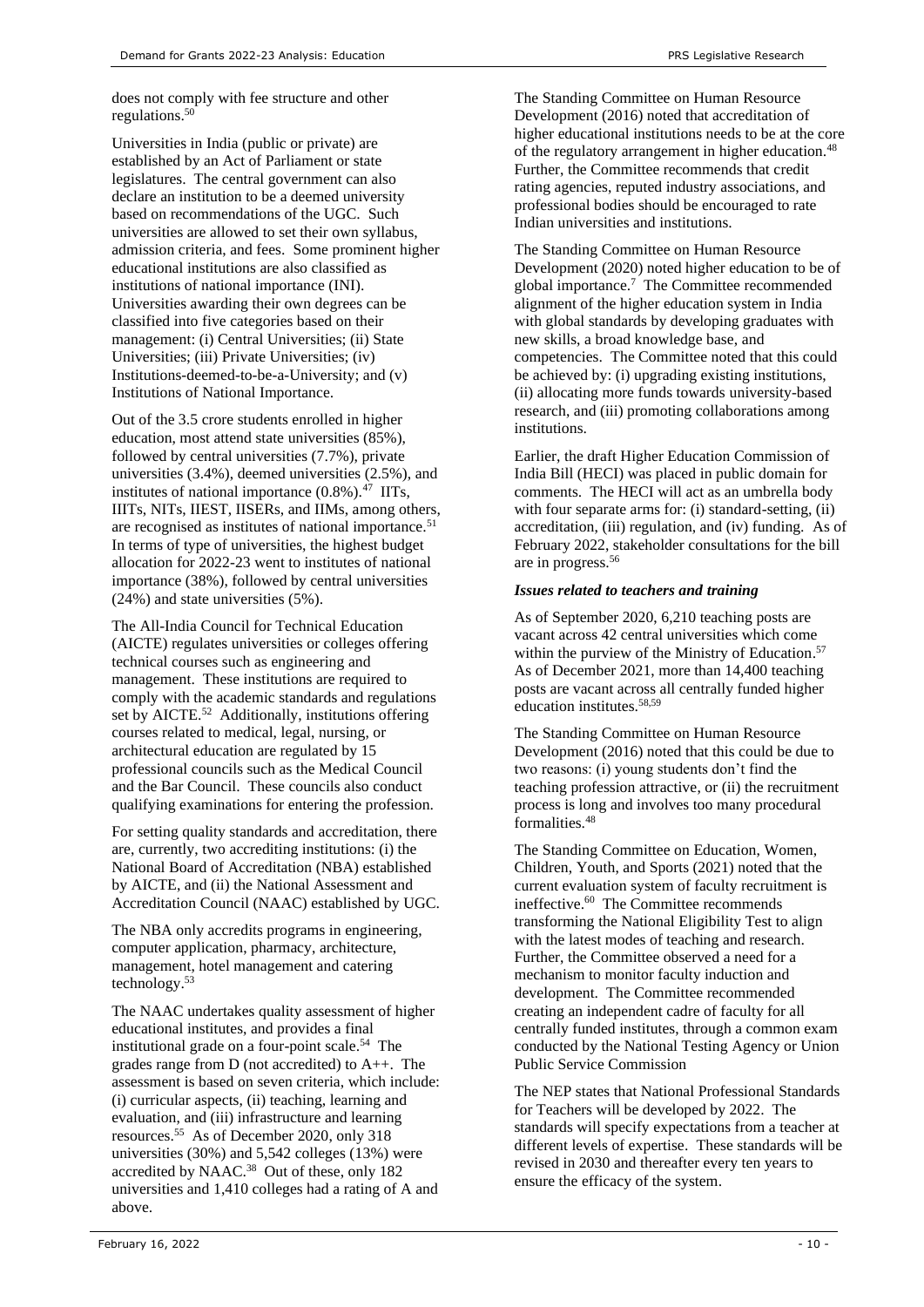# *Infrastructure in higher education institutes*

As of 2019-20, more than 80% universities had playgrounds, auditoriums, libraries, laboratories, conference halls, common roofs, cafeteria, computer centres, and first aid rooms.<sup>47</sup> About half of all universities had theatres, indoor stadiums, and connectivity to the National Knowledge Network (NKN).<sup>47</sup> The NKN is a high-speed internet backbone, connecting higher education institutes, research labs, and data centres for seamless sharing of research and knowledge.<sup>61</sup>

The Higher Education Financing Agency (HEFA) is tasked with the creation of high-quality infrastructure in premier educational institutions. It is jointly promoted by Canara Bank and the Ministry of Education with an authorised capital of Rs 10,000 crore. All the centrally funded higher educational institutions are eligible for joining as members of the HEFA.<sup>62</sup> HEFA has been tasked to mobilise one lakh crore rupees to meet the infrastructure needs of higher educational institutions by 2022.<sup>63</sup> In 2019-20, HEFA has sanctioned nearly Rs 8,600 crore for 48 projects, and disbursed nearly Rs 1,200 crore.<sup>64</sup>

# *Issues related to research funding and output*

India's investment in research and development (as a percentage of GDP) has reduced from 0.8% in 2008 to  $0.7\%$  in 2018.<sup>65</sup> This is much lower than the United States (2.8%), China (2.1%), Israel (4.3%), and South Korea (4.2%).<sup>65</sup> As a result, India's research output is lesser compared to some other countries.

For example, in 2017, India's number of patent applications (46,000) were 7% of those filed by the United States (6 lakh), and just 3% of those filed by China  $(13.8 \text{ lakh})$ .<sup>66</sup> Further, the share of Indian residents in total applications has increased from 20% in 2010-11 to 40% in 2020-21.<sup>66</sup>

The Economic Survey (2021-22) notes that the number of patents granted in India has increased from 7,509 in 2010-11 to 28,391 in 2020-21.<sup>66</sup> As of 2020, this was much lesser compared to China (5.3 lakh), USA (3.5 lakh), Japan (1.8 lakh), and Korea  $(1.3$  lakh $).$ <sup>66</sup>

In terms of publications, India's share of scientific publications increased from 3.1% in 2009 to 4.8% in 2016. As of 2016, both USA (18%) and China (19%) published approximately four times as many articles.

In the 2021-22 Union Budget Speech, the Finance Minister announced the establishment of the National Research Foundation (NRF).<sup>67</sup> The NRF was given an outlay of Rs 50,000 crore over five years. As per the detailed project report, the NRF's key objectives will include: (i) funding competitive peer-reviewed grant proposals of all types, submitted in any of our official languages to individuals or groups of individuals, across all disciplines, and (ii) funding research infrastructure at individual

institutions and other research equipment that can be shared across multiple institutions.<sup>65</sup>

The Standing Committee on Education (2021) recommended that funding from National Research Foundation (NRF) should focus on themes having national importance as identified after due consultations with different Ministries/organisations. 58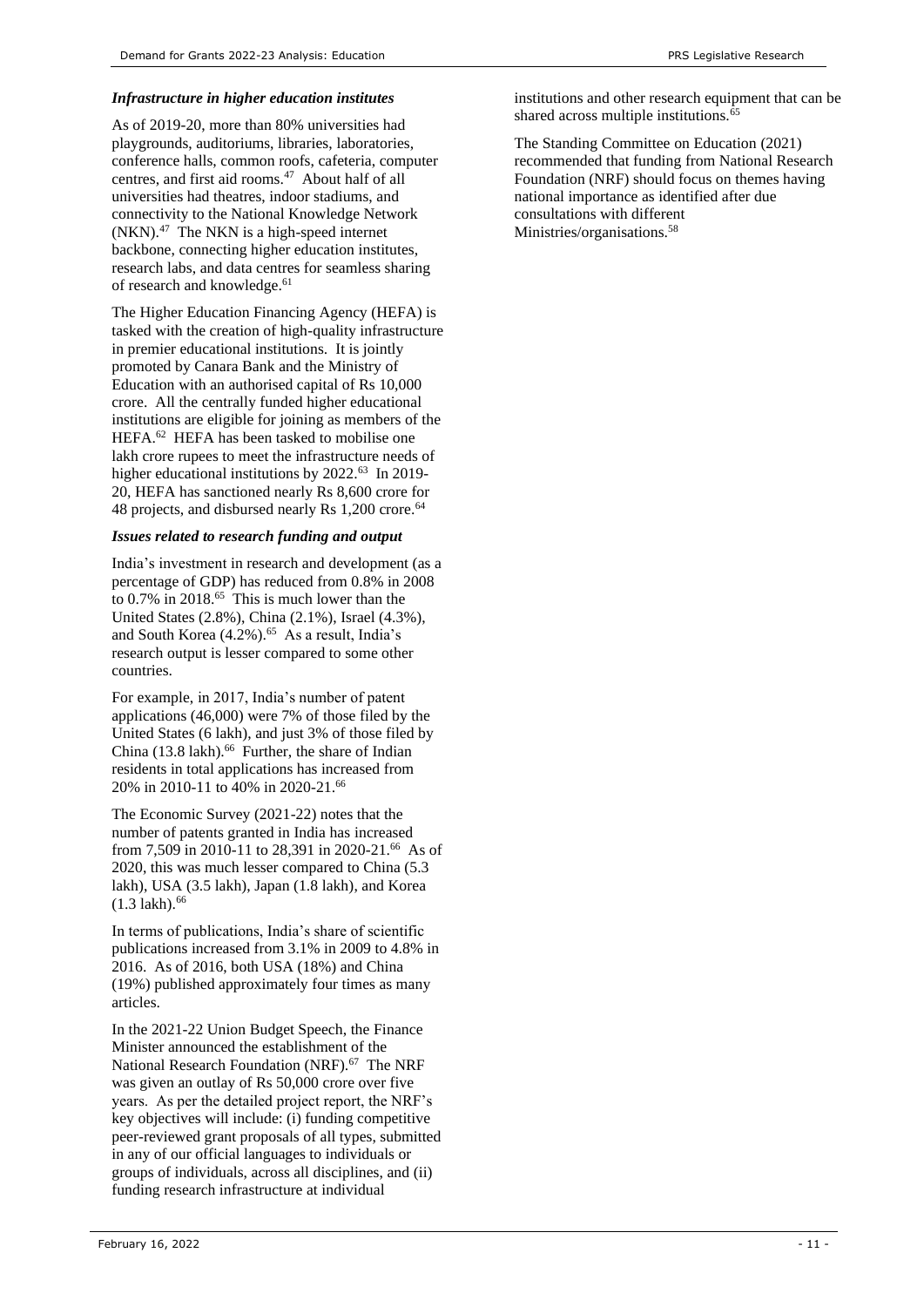# **Table 10: Allocations to the Ministry of Education for 2022-23 (in Rs crore)**

| <b>Major Heads</b>                              | 2020-21<br><b>Actuals</b> | 2021-22<br><b>RE</b> | 2022-23<br><b>BE</b> | % change<br>(RE to BE) |
|-------------------------------------------------|---------------------------|----------------------|----------------------|------------------------|
| Department of School Education and Literacy     | 51,842                    | 51,970               | 63,449               | 22.1%                  |
| <b>National Education Mission</b>               | 27,923                    | 30,003               | 37,510               | 25%                    |
| -Samagra Shiksha                                | 27,835                    | 30,000               | 37.383               | 25%                    |
| -Teachers Training and Adult Education          | 89                        | 3                    | 127                  | 4,518%                 |
| Autonomous bodies                               | 10,388                    | 11,073               | 12,359               | 12%                    |
| <b>PM POSHAN</b>                                | 12.878                    | 10,234               | 10.234               |                        |
| Exemplar                                        |                           |                      | 1.800                |                        |
| ASPIRE*                                         |                           |                      | 600                  |                        |
| National Means Cum Merit Scholarship Scheme     | 321                       | 284                  | 350                  | 23%                    |
| Others                                          | 331                       | 376                  | 596                  | 58%                    |
| <b>Department of Higher Education</b>           | 32,378                    | 36,032               | 40,828               | 13%                    |
| Statutory and regulatory bodies (UGC and AICTE) | 4.194                     | 5,139                | 5.321                | 4%                     |
| NITs and IIEST                                  | 3.252                     | 3.699                | 4.364                | 18%                    |
| <b>Student Financial Aid</b>                    | 1,834                     | 2,089                | 2,078                | $-1%$                  |
| Rashtriya Uchhatar Shiksha Abhiyan (RUSA)       | 165                       | 793                  | 2,043                | 158%                   |
| <b>World Class Institutions</b>                 | 1,016                     | 1.200                | 1.700                | 42%                    |
| <b>IISERs</b>                                   | 993                       | 1,121                | 1,380                | 23%                    |
| <b>IISc Bangalore</b>                           | 604                       | 622                  | 727                  | 17%                    |
| <b>IIMs</b>                                     | 465                       | 651                  | 654                  | $0\%$                  |
| Digital India e-learning                        | 280                       | 368                  | 421                  | 15%                    |
| <b>IIITs</b>                                    | 339                       | 407                  | 543                  | 33%                    |
| Research and Innovation                         | 214                       | 144                  | 219                  | 51%                    |
| Others                                          | 12.340                    | 11,453               | 12,885               | 13%                    |
| Total                                           | 32.378                    | 36.032               | 40.828               | 13%                    |

Sources: Expenditure Budget 2022-23; PRS.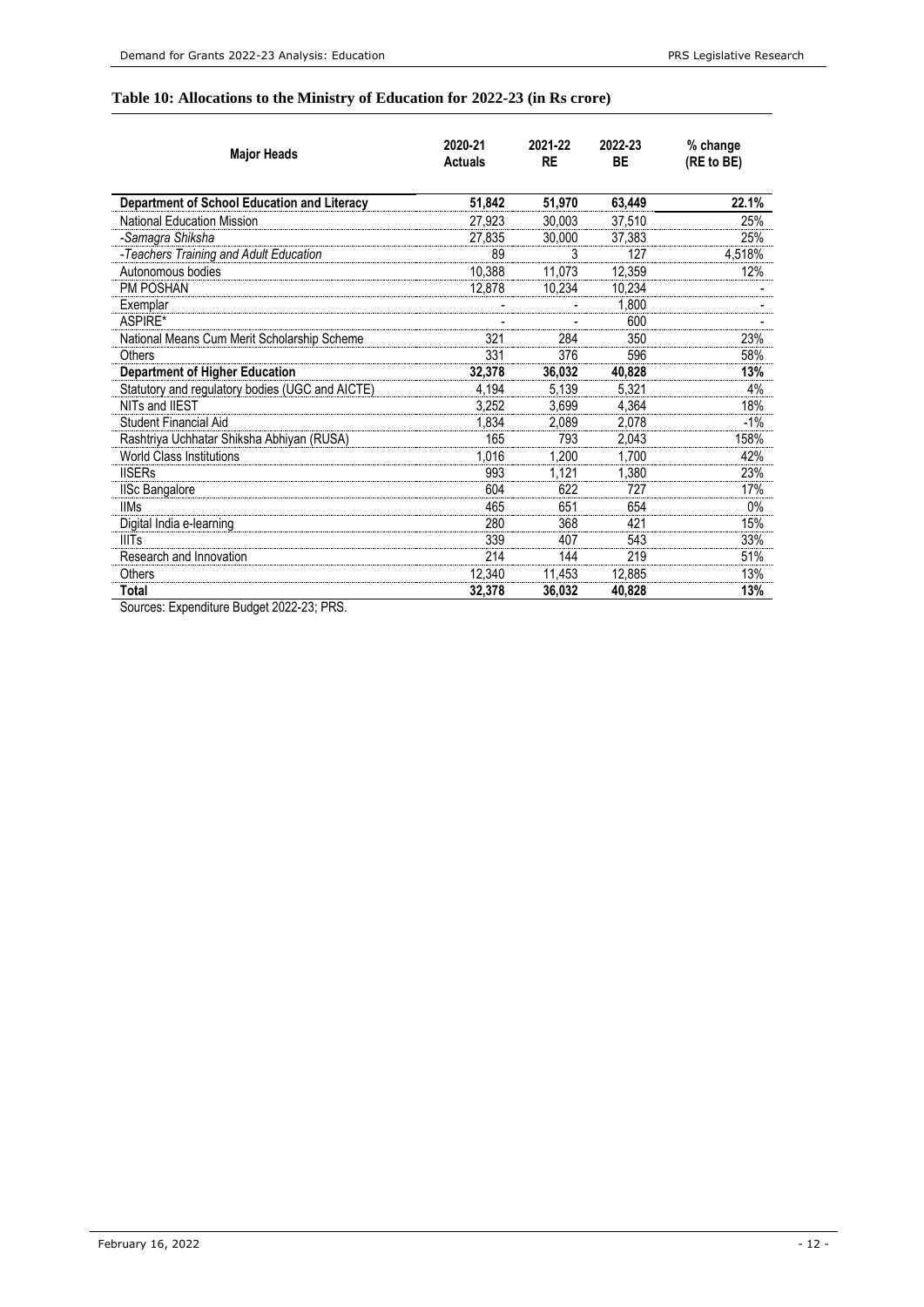$1$  Budget Speech 2022-23,

[https://www.indiabudget.gov.in/doc/Budget\\_Speech.pdf.](https://www.indiabudget.gov.in/doc/Budget_Speech.pdf)

<sup>2</sup> 'Chapter 10: Social Infrastructure, Employment, and Human Development', Economic Survey, 2021-22, Ministry of Finance, [https://www.indiabudget.gov.in/economicsurvey/doc/eschapter/ec](https://www.indiabudget.gov.in/economicsurvey/doc/eschapter/echap10.pdf) [hap10.pdf.](https://www.indiabudget.gov.in/economicsurvey/doc/eschapter/echap10.pdf)

<sup>3</sup> National Education Policy 2020, Ministry of Human Resource Development,

[https://www.education.gov.in/sites/upload\\_files/mhrd/files/NEP\\_F](https://www.education.gov.in/sites/upload_files/mhrd/files/NEP_Final_English_0.pdf) [inal\\_English\\_0.pdf.](https://www.education.gov.in/sites/upload_files/mhrd/files/NEP_Final_English_0.pdf)

<sup>4</sup> Report No. 305, Demand for Grants 2018-19 of the Department of School Education and Literacy, Standing Committee on Human Resource Development, March 9, 2018,

[https://rajyasabha.nic.in/rsnew/Committee\\_site/Committee\\_File/R](https://rajyasabha.nic.in/rsnew/Committee_site/Committee_File/ReportFile/16/98/305_2018_9_15.pdf) [eportFile/16/98/305\\_2018\\_9\\_15.pdf.](https://rajyasabha.nic.in/rsnew/Committee_site/Committee_File/ReportFile/16/98/305_2018_9_15.pdf)

<sup>5</sup> Report No. 312, Demand for Grants 2020-21 of the Department of School Education and Literacy, Standing Committee on Human Resource Development, March 5, 2020,

[https://rajyasabha.nic.in/rsnew/Committee\\_site/Committee\\_File/R](https://rajyasabha.nic.in/rsnew/Committee_site/Committee_File/ReportFile/16/123/312_2020_3_12.pdf) [eportFile/16/123/312\\_2020\\_3\\_12.pdf.](https://rajyasabha.nic.in/rsnew/Committee_site/Committee_File/ReportFile/16/123/312_2020_3_12.pdf)

<sup>6</sup> Report No. 323, Demand for Grants 2021-22 of the Department of School Education and Literacy, Standing Committee on Human Resource Development, March 9, 2021,

[https://rajyasabha.nic.in/rsnew/Committee\\_site/Committee\\_File/R](https://rajyasabha.nic.in/rsnew/Committee_site/Committee_File/ReportFile/16/144/323_2021_7_15.pdf) [eportFile/16/144/323\\_2021\\_7\\_15.pdf.](https://rajyasabha.nic.in/rsnew/Committee_site/Committee_File/ReportFile/16/144/323_2021_7_15.pdf)

<sup>7</sup> Report No. 313 – Demand for Grants 2020-21 of the Department of Higher Education, Standing Committee on Human Resource Development, March 5, 2020,

[https://rajyasabha.nic.in/rsnew/Committee\\_site/Committee\\_File/R](https://rajyasabha.nic.in/rsnew/Committee_site/Committee_File/ReportFile/16/144/313_2021_1_16.pdf) [eportFile/16/144/313\\_2021\\_1\\_16.pdf.](https://rajyasabha.nic.in/rsnew/Committee_site/Committee_File/ReportFile/16/144/313_2021_1_16.pdf)

8 "Cabinet approves Continuation/Revisions/Modifications of Centrally Sponsored National Scheme for PM POSHAN in Schools for five more years", Press Information Bureau, Cabinet Committee on Economic Affairs, September 29, 2021.

<sup>9</sup> "Union Budget 2021-2022: Highlights for the Department of School Education and Literacy", Press Information Bureau, Ministry of Education, February 10, 2021,

[https://pib.gov.in/PressReleseDetailm.aspx?PRID=1696879.](https://pib.gov.in/PressReleseDetailm.aspx?PRID=1696879)

<sup>10</sup> Program Description, Program Implementation Document, India: Accelerating State Education Program to Improve Results, Asian Development Bank, November 2021,

[https://www.adb.org/sites/default/files/project](https://www.adb.org/sites/default/files/project-documents/53386/53386-001-pam-en.pdf)[documents/53386/53386-001-pam-en.pdf.](https://www.adb.org/sites/default/files/project-documents/53386/53386-001-pam-en.pdf)

<sup>11</sup> Unified District Information System for Education+ Annual Report 2019-20, Ministry of Education,

[https://dashboard.udiseplus.gov.in/assets/images/pdf/UDISE+201](https://dashboard.udiseplus.gov.in/assets/images/pdf/UDISE+2019_20_Booklet.pdf) 9<sup>20</sup> Booklet.pdf.

<sup>12</sup> UDISE Flash Statistics 2016-17, National Institute of Education Planning and Administration,

[http://udise.in/Downloads/Publications/Documents/Flash\\_Statistic](http://udise.in/Downloads/Publications/Documents/Flash_Statistics_on_School_Education-2016-17.pdf) s\_on\_School\_Education-2016-17.pdf.

<sup>13</sup> Educational Statistics at a Glance 2018, Ministry of Human Resource Development,

[https://www.education.gov.in/sites/upload\\_files/mhrd/files/statisti](https://www.education.gov.in/sites/upload_files/mhrd/files/statistics-new/ESAG-2018.pdf) [cs-new/ESAG-2018.pdf.](https://www.education.gov.in/sites/upload_files/mhrd/files/statistics-new/ESAG-2018.pdf)

<sup>14</sup> "330<sup>th</sup> Report: Action Taken by the Government on the Recommendations/Observations of the Committee contained in its Three Hundred and Twenty Third Report on Demands for Grants (2021-22) of Ministry of Education", Standing Committee on Education, Women, Children, Youth and Sports, February 3, 2021,

[https://rajyasabha.nic.in/rsnew/Committee\\_site/Committee\\_File/R](https://rajyasabha.nic.in/rsnew/Committee_site/Committee_File/ReportFile/16/144/330_2021_8_16.pdf) [eportFile/16/144/330\\_2021\\_8\\_16.pdf.](https://rajyasabha.nic.in/rsnew/Committee_site/Committee_File/ReportFile/16/144/330_2021_8_16.pdf)

<sup>15</sup> "Steps taken by the Government to ensure no loss of education during Covid", Press Information Bureau, Ministry of Education, August 9, 2021,

[https://pib.gov.in/PressReleasePage.aspx?PRID=1744059.](https://pib.gov.in/PressReleasePage.aspx?PRID=1744059) <sup>16</sup> "Guidelines for States and UTs for continuous education of children of migrant labour", July 13, 2020, Ministry of Education, [https://www.education.gov.in/sites/upload\\_files/mhrd/files/Migran](https://www.education.gov.in/sites/upload_files/mhrd/files/Migrant%20labour%20guideline.pdf) [t%20labour%20guideline.pdf.](https://www.education.gov.in/sites/upload_files/mhrd/files/Migrant%20labour%20guideline.pdf)

<sup>17</sup> "Ministry of Education issues guidelines for identification, admission and continued education of migrant children", Press Information Bureau, Ministry of Education, January 10, 2021, [https://www.pib.gov.in/PressReleaseIframePage.aspx?PRID=1687](https://www.pib.gov.in/PressReleaseIframePage.aspx?PRID=1687442) [442.](https://www.pib.gov.in/PressReleaseIframePage.aspx?PRID=1687442) 

<sup>18</sup> D.O. No. 18-94/2020, "Guidelines for Out of School Children and mitigation of loss of learning", January 7, 2021, Ministry of Education,

[https://www.education.gov.in/sites/upload\\_files/mhrd/files/guideli](https://www.education.gov.in/sites/upload_files/mhrd/files/guidelines_oosc.pdf) [nes\\_oosc.pdf.](https://www.education.gov.in/sites/upload_files/mhrd/files/guidelines_oosc.pdf)

<sup>19</sup> National Achievement Survey-2017, Ministry of Human Resource Development,

[https://ncert.nic.in/pdf/NAS/WithReleaseDate\\_NPPTL.pdf.](https://ncert.nic.in/pdf/NAS/WithReleaseDate_NPPTL.pdf) <sup>20</sup> "Report of CABE Sub Committee on Assessment on

implementation of CCE and no detention provision", 2015, Ministry of Human Resource

Development, [http://mhrd.gov.in/sites/upload\\_files/mhrd/files/doc](http://mhrd.gov.in/sites/upload_files/mhrd/files/document-reports/AssmntCCE.pdf) [ument-reports/AssmntCCE.pdf.](http://mhrd.gov.in/sites/upload_files/mhrd/files/document-reports/AssmntCCE.pdf)

<sup>21</sup> A summary of India's National Achievement Survey, Class VIII, 2012, National Council of Educational Research and Training,

[http://mhrd.gov.in/sites/upload\\_files/mhrd/files/upload\\_document/](http://mhrd.gov.in/sites/upload_files/mhrd/files/upload_document/11-March-National-Summary-Report-NAS-Class-VIII.pdf) [11-March-National-Summary-Report-NAS-Class-VIII.pdf.](http://mhrd.gov.in/sites/upload_files/mhrd/files/upload_document/11-March-National-Summary-Report-NAS-Class-VIII.pdf)

<sup>22</sup> National Achievement Survey 2017, Dashboard,

http://nas.schooleduinfo.in/dashboard/nas\_ncert#

<sup>23</sup> Economic Survey, 2016-17[, http://indiabudget.nic.in/es2016-](http://indiabudget.nic.in/es2016-17/echapter_vol2.pdf) [17/echapter\\_vol2.pdf.](http://indiabudget.nic.in/es2016-17/echapter_vol2.pdf)

<sup>24</sup> The Indian Telecom Services Performance Indicators October - December 2020,

[https://www.trai.gov.in/sites/default/files/QPIR\\_27042021\\_0.pdf.](https://www.trai.gov.in/sites/default/files/QPIR_27042021_0.pdf) <sup>25</sup> Students' Learning Enhancement Guidelines, NCERT, Ministry of Education,

[https://www.education.gov.in/sites/upload\\_files/mhrd/files/Learni](https://www.education.gov.in/sites/upload_files/mhrd/files/Learning_Enhancement_0.pdf) [ng\\_Enhancement\\_0.pdf.](https://www.education.gov.in/sites/upload_files/mhrd/files/Learning_Enhancement_0.pdf)

<sup>26</sup> "Union Budget 2021-2022: Highlights for the Department of School Education and Literacy", Press Information Bureau, Ministry of Education, February 10, 2021,

[https://pib.gov.in/PressReleseDetailm.aspx?PRID=1696879.](https://pib.gov.in/PressReleseDetailm.aspx?PRID=1696879) <sup>27</sup> "NIPUN Bharat", Ministry of Education, July 5, 2021

[https://static.pib.gov.in/WriteReadData/specificdocs/documents/2](https://static.pib.gov.in/WriteReadData/specificdocs/documents/2021/jul/doc20217531.pdf)  $021$ /jul/doc $20217531$ .pdf.

<sup>28</sup> NIPUN Bharat Implementation Guidelines, Ministry of Education, July 5, 2021

[https://www.education.gov.in/sites/upload\\_files/mhrd/files/NIPU](https://www.education.gov.in/sites/upload_files/mhrd/files/NIPUN_BHARAT_GUIDELINES_EN.pdf) [N\\_BHARAT\\_GUIDELINES\\_EN.pdf.](https://www.education.gov.in/sites/upload_files/mhrd/files/NIPUN_BHARAT_GUIDELINES_EN.pdf)

<sup>29</sup> [Household Social Consumption on Education in India,](https://www.mospi.gov.in/documents/213904/301563/KI_Education_75th_Final1602590967945.pdf/4d0dcdc4-a8f0-0795-df06-be25f2b3a6f7) NSS 75<sup>th</sup> Round, MOSPI, July 2020.

<sup>30</sup> [Enrolment in childcare and pre-school,](https://www.oecd.org/els/soc/PF3_2_Enrolment_childcare_preschool.pdf) OECD-Education at a Glance-2019, Organisation for Economic Cooperation and Development.

<sup>31</sup> UIN 158280, tabled on June 27, 2018, Question for Department of Education[, https://questions-statements.parliament.uk/written](https://questions-statements.parliament.uk/written-questions/detail/2018-06-27/158280)[questions/detail/2018-06-27/158280.](https://questions-statements.parliament.uk/written-questions/detail/2018-06-27/158280)

<sup>32</sup> Provision for children under 5 years of age in England, January 2018, Department for Education,

[https://assets.publishing.service.gov.uk/government/uploads/syste](https://assets.publishing.service.gov.uk/government/uploads/system/uploads/attachment_data/file/719273/Provision_for_children_under_5_2018_-_text.pdf) [m/uploads/attachment\\_data/file/719273/Provision\\_for\\_children\\_u](https://assets.publishing.service.gov.uk/government/uploads/system/uploads/attachment_data/file/719273/Provision_for_children_under_5_2018_-_text.pdf) nder 5\_2018 - text.pdf.

<sup>33</sup> Preschool care and education, New Zealand Now,

[https://www.newzealandnow.govt.nz/live-in-new](https://www.newzealandnow.govt.nz/live-in-new-zealand/education-and-schooling/preschool-care-and-education)zealand/education-and-schooling/preschool-care-and- $\frac{\text{realand/education- and -suboring process}}{34}$  World Development Report, 2018, World Bank,

[http://www.worldbank.org/en/publication/wdr2018.](http://www.worldbank.org/en/publication/wdr2018) 

<sup>35</sup> "Report of CABE Sub Committee on Assessment on implementation of CCE and no detention provision", Ministry of Human Resource Development, 2014,

[http://mhrd.gov.in/sites/upload\\_files/mhrd/files/document](http://mhrd.gov.in/sites/upload_files/mhrd/files/document-reports/AssmntCCE.pdf)[reports/AssmntCCE.pdf.](http://mhrd.gov.in/sites/upload_files/mhrd/files/document-reports/AssmntCCE.pdf)

<sup>36</sup> "Vision of Teacher Education in India: Quality and Regulatory [Perspective"](https://www.education.gov.in/sites/upload_files/mhrd/files/document-reports/JVC%20Vol%201.pdf), Report of the High-Powered Commission on Teacher Education constituted by the Supreme Court of India, August 2012, Ministry of Human Resource Development.